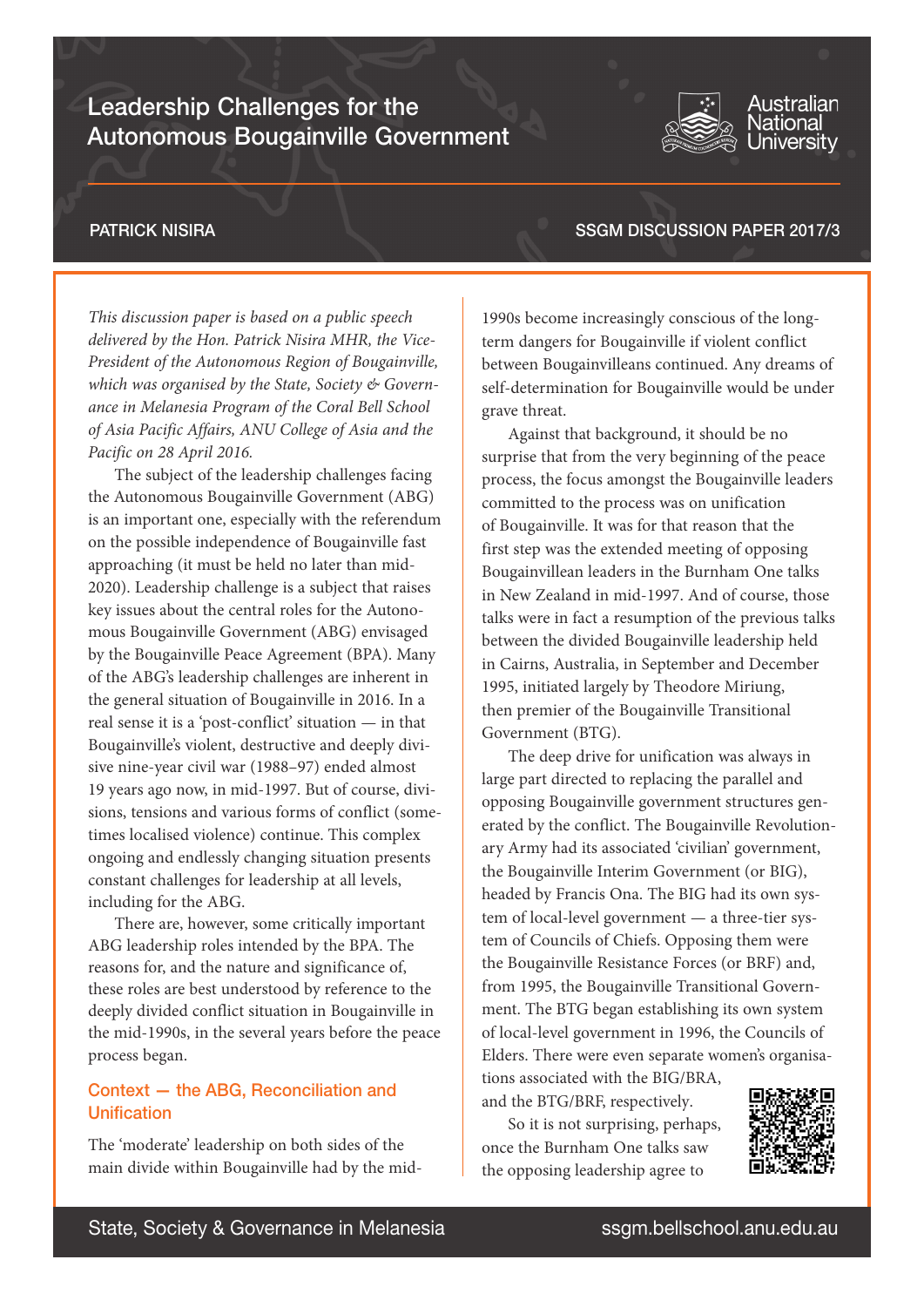work together for peace, that in the January 1998 Lincoln Agreement they agreed with the Papua New Guinea government on the need for 'free and democratic elections on Bougainville to elect a Bougainville Reconciliation Government before the end of 1998'.

Through 1998 and 1999 a great deal of effort went into achieving the much sought after Bougainville Reconciliation Government. Indeed, the pursuit of that goal itself became divisive. In 1995, the Organic Law on Provincial Government, which came into effect in April 1977 and under which provincial governments had operated in all provinces, had been repealed and replaced by a new Organic Law on Provincial Governments and Local-level Governments in the rest of PNG, while the 1977 Organic Law on Provincial Government continued to operate in Bougainville under special and temporary provisions applicable only to Bougainville. The reason for this special treatment was that in 1995–96 then PNG Prime Minister Chan was exploring with the BTG the possibility of special autonomy for Bougainville under the 1977 Organic Law as a way of ending the conflict.

This temporary provision for Bougainville that kept the previous Organic Law in force and provided for the operation of the BTG was due to expire on 31 December 1988. In late 1998, efforts were being made to not only continue the operation of the 1977 Organic Law in Bougainville but also to amend that Law to provide a basis

#### **Abbreviations**

| <b>ABG</b>   | Autonomous Bougainville Government          |
|--------------|---------------------------------------------|
| BCL          | <b>Bougainville Copper Limited</b>          |
| <b>BIG</b>   | <b>Bougainville Interim Government</b>      |
| <b>BIPG</b>  | Bougainville Interim Provincial Govern-     |
|              | ment                                        |
| <b>BPA</b>   | <b>Bougainville Peace Agreement</b>         |
| <b>BPC</b>   | <b>Bougainville People's Congress</b>       |
| <b>BRA</b>   | Bougainville Revolutionary Army             |
| <b>BRF</b>   | <b>Bougainville Resistance Forces</b>       |
| <b>BTG</b>   | <b>Bougainville Transitional Government</b> |
| COE          | <b>Council of Elders</b>                    |
| <b>PIP</b>   | <b>Public Investment Program</b>            |
| <b>PNGDF</b> | Papua New Guinea Defence Force              |
| <b>RDG</b>   | <b>Restoration and Development Grant</b>    |

for the reconciliation government. When those efforts unexpectedly failed, the 1995 Organic Law on Provincial Governments and Local-level Governments began operating in Bougainville from 1 January 1999. That should have resulted in the replacement of the BTG by a newly established and constituted Bougainville Interim Provincial Government (BIPG) headed by then Bougainville regional MP, John Momis, as governor. BIG/BRA leaders, and others, saw this as contrary to the Lincoln Agreement commitment to establishing a Bougainville Reconciliation Government. As a result, the national government was persuaded to suspend the BIPG from the instant that the 1995 Organic Law came into operation in Bougainville on 1 January 1999.

That allowed the establishment in the first half of 1999 of an elected Bougainville People's Congress (or BPC), without a basis in legislation. The intention was that the BPC would be the Bougainville Reconciliation Government. But of course, those who had hoped Momis would become governor were upset by the suspension action, and the establishing of the BPC, especially when former senior BIG leader, Joseph Kabui, was elected BPC President.

These problems in implementing the Lincoln Agreement provisions for a Bougainville Reconciliation Government, meant that far from unifying and reconciling, the process was itself divisive. As a result, when the negotiations for a 'comprehensive political agreement' (also required by the Lincoln Agreement) began on 30 June 1999, those supporting Momis and the establishment of the BIPG refused to participate.

It was the combination of a range of efforts from mid-1999 to achieve a reconciliation amongst the divided leadership, and a PNG Supreme Court decision late in 1999 that saw a remarkable compromise agreement. The BIPG would operate as the legal government for Bougainville, but would make all decisions in consultation with the 'extralegal' BPC.

So, from late 1999, leadership was shared, between Governor Momis and President Kabui. Though the term used in the Lincoln Agreement the Bougainville Reconciliation Government — was never applied to this unique, ad hoc arrangement,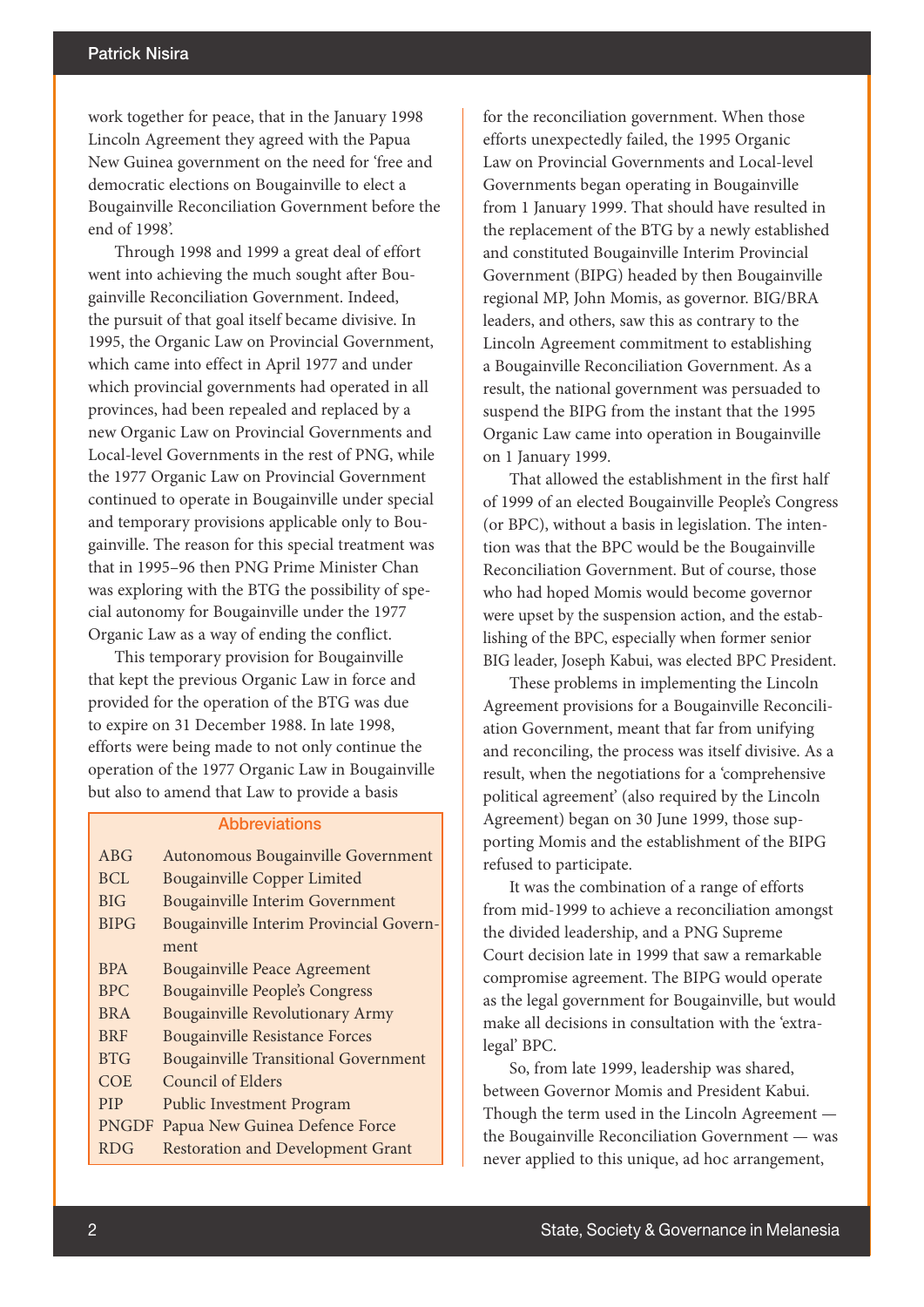it was truly a 'reconciliation government'. It brought together previously opposing factions and opposing leaders in creative, flexible and highly inclusive arrangements that worked.

It was this set of arrangements for the 'reconciliation government' that provided leadership and government for Bougainville until the ABG was elected in June 2005. Reflecting the agreed arrangements for cooperation of the BPC and the BIPG, Momis and Kabui jointly led the combined Bougainville negotiating team that from December 1999 negotiated for the BPA, signed on 30 August 2001.

The successful operation of these 'reconciliation government' arrangements undoubtedly provided the firm foundations necessary for the ABG to become the true, long-term 'reconciliation government' for Bougainville.

These ad hoc arrangements were actually far more inclusive, and reconciliatory, than the single elected Bougainville Reconciliation Government envisaged by the Lincoln Agreement could ever have hoped to be. On the other hand, the flexible arrangements were expensive and unwieldy. They involved cooperation — inclusive of semi-regular joint meetings — between the elected BPC of more than 100 members, and the appointed BIPG of more than 30.

But the result was direct involvement of many people from multiple previously opposing groups, and a long period during which they learned to work together and to trust one another. Together they oversaw the negotiations for the BPA. They jointly took ownership of that agreement once it was signed, and they oversaw its implementation. They worked together to establish the ABG.

#### The ABG's Wider Leadership Roles

Of course the BPA intends the ABG to be far more than just a *symbol* of reconciliation and unification. It is also intended to *unify* Bougainvilleans and work to meet the special needs of Bougainville through the way in which it governs Bougainville, under the complex constitutional arrangements for the autonomy promised by the BPA, implemented through the changes to the PNG constitution, and given an institutional basis in the Bougainville constitution.

The BPA states that autonomy (amongst other things) is intended to:

- (a) facilitate the expression and development of Bougainville identity and the relationship between Bougainville and the rest of Papua New Guinea;
- (b) empower Bougainvilleans to solve their own problems, manage their own affairs and work to realize their own aspirations …;
- (c) promote the unity of Papua New Guinea;
- (d) provide for a democratic and accountable system of government for Bougainville that meets internationally accepted standards of good governance, including the protection of human rights.

Under the BPA, the ABG has extensive powers and resources made available to it, intended to enable it to not only develop the policies and laws needed to solve the problems and realise the aspirations of all Bougainvilleans, but also implement those policies and laws so as to make real differences in the lives of all Bougainvilleans. The powers and functions only made 'available' to the ABG rather than automatically transferred by the constitution when the ABG was established because for the most part the powers in question had previously been exercised only through PNG Public Service Units, mainly located in the capital, Port Moresby. In the absence of units of national government departments based in Bougainville that could simply be transferred to ABG control, the BPA and the constitutional provisions implementing it had to provide for not just the transfer of powers to the ABG, but also the development of capacity within the ABG to effectively administer and exercise each of the powers or groups of powers.

In addition, under the BPA and the constitutional laws that give effect to it, it is the ABG which speaks on behalf of all Bougainvilleans in dealing with the PNG government, and also with the international community. As a result, the ABG has been vested with a range of little known 'international affairs related powers' and functions. For example, it has various rights to:

- deal directly with foreign donor governments
- take part in regional meetings and organisations of clear special interest to Bougainville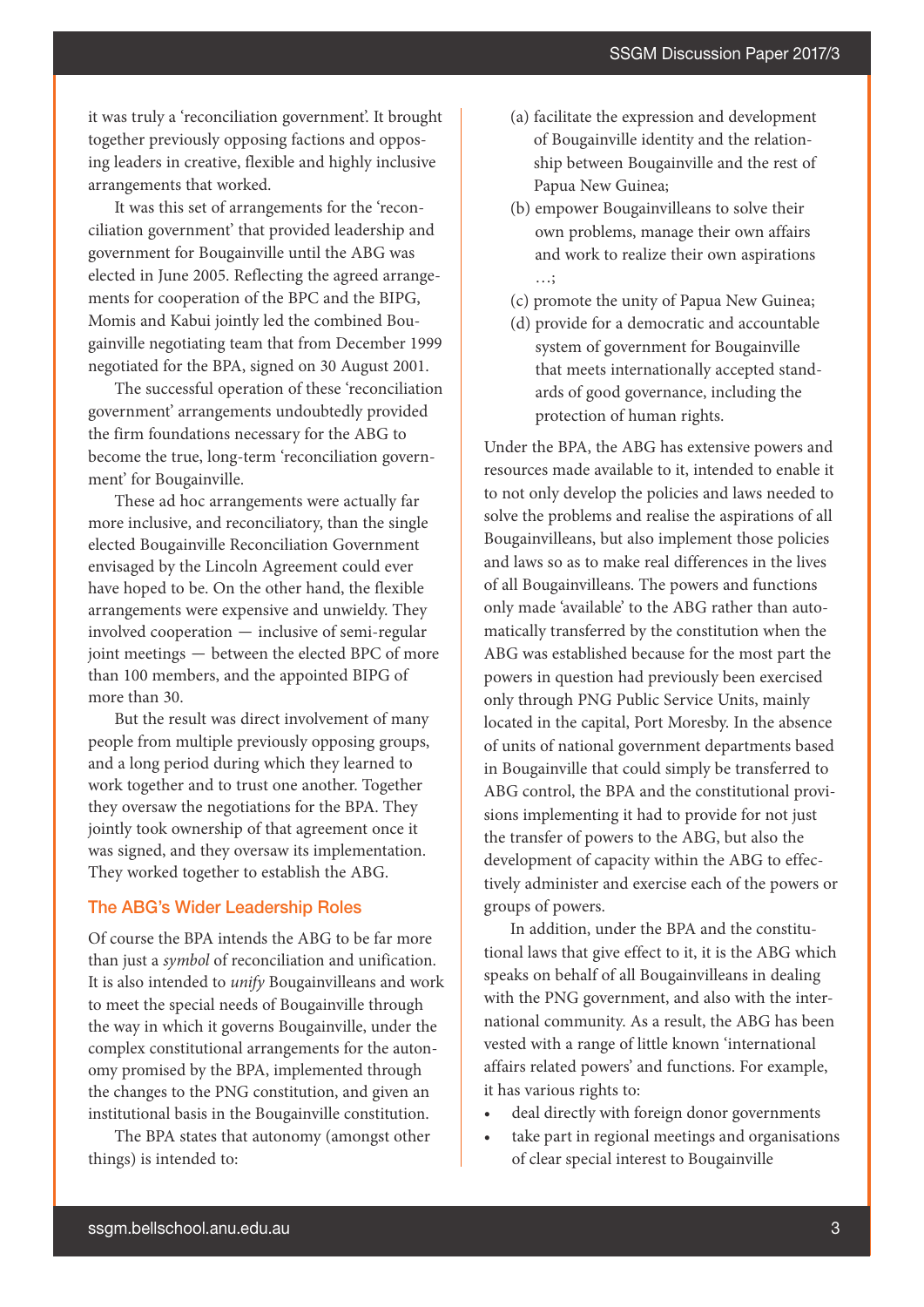- be represented in negotiation of border agreements between PNG and Solomon Islands
- participate in international cultural exchanges, trade and tourism promotion, and sport.

Finally, it is the ABG that has authority, on behalf of all Bougainvilleans, to oversee the preparations for a most significant act of self-determination the referendum on the future political status of Bougainville (which must include a choice of independence), which must be held before mid-2020.

Under the BPA and the constitutional laws giving effect to it, the ABG and the national government must cooperate in ensuring that the referendum is conducted. Further, it is the two governments that must consult and agree on the key aspects of the referendum arrangements that the BPA leaves to be decided as the referendum date approaches. These aspects include:

- deciding on and establishing the agency with responsibility to conduct the referendum
- the criteria for enrolment of non-resident Bougainvilleans as voters in the referendum
- the date of the referendum
- the question or questions to be asked in the referendum.

In summary then, the key leadership roles of the ABG include reconciliation and unification of Bougainville, using its powers and resources to make and implement policies and laws that deal with the problems and realise the aspirations of Bougainvilleans, speaking for them in dealings with the PNG national government and the international community, and acting in their interests in preparing for their act of self-determination, in the form of the referendum.

Finally, the Bougainville constitution spells out these and other leadership roles of the ABG, often in detail. The draft Bougainville constitution was developed between October 2002 and July 2004 through a highly participatory process conducted by the 24-member Bougainville Constitutional Commission. It involved several rounds of public consultation about successive drafts of the constitution. The final draft was then submitted — together with a more than 300-page explanatory report to the Bougainville Constituent Assembly. The assembly comprised the almost 150 members of the BPC and the Bougainville Interim Provincial Government, sitting as a joint body. The assembly made very limited changes to the draft before adopting it in November 2004, and it was endorsed by the National Executive Council a few weeks later.

The Bougainville constitution clearly reflects the views and aspirations of the Bougainville people in setting significant goals for the ABG. For example, the Preamble commits the ABG to:

- work to 'provide for self-determination … through both autonomy arrangements and the referendum on independence'
- 'recognize the sovereignty of the People'
- 'recognize the autonomy of family and clan lineages and other customary communities'
- 'govern through democracy, accountability, equality, and social justice'
- 'protect the land, the sea, our environment and our cultural identity for present and future generations'
- 'strive to eliminate universal problems in Bougainville of poverty, illiteracy, corruption, pollution, unemployment, overpopulation and other ills'.

A full reading of the Bougainville constitution highlights other roles and goals for the ABG, seen especially in the detail of the Bougainville Objectives and Directive Principles (sections 11–39 of the constitution), largely an elaboration of the main points that I have already highlighted.

I must, however, highlight one fundamentally important goal that the constitution emphasises the ABG *must* pursue. It is the 'aim to achieve fiscal self-reliance [for Bougainville] as soon as possible' (section  $153(1)(a)$ ). The constitution also directs that 'the need to achieve fiscal-self reliance as soon as possible' must be considered by the ABG when determining what functions and powers it seeks transferred from the national government.

#### Leadership Challenges Facing the ABG

I turn now to the question of the leadership challenges facing the ABG in carrying out the roles given to it, and the goals it has been asked to pursue. It is to be expected that there are many challenges inherent in its remarkable range of leadership roles. I will survey briefly survey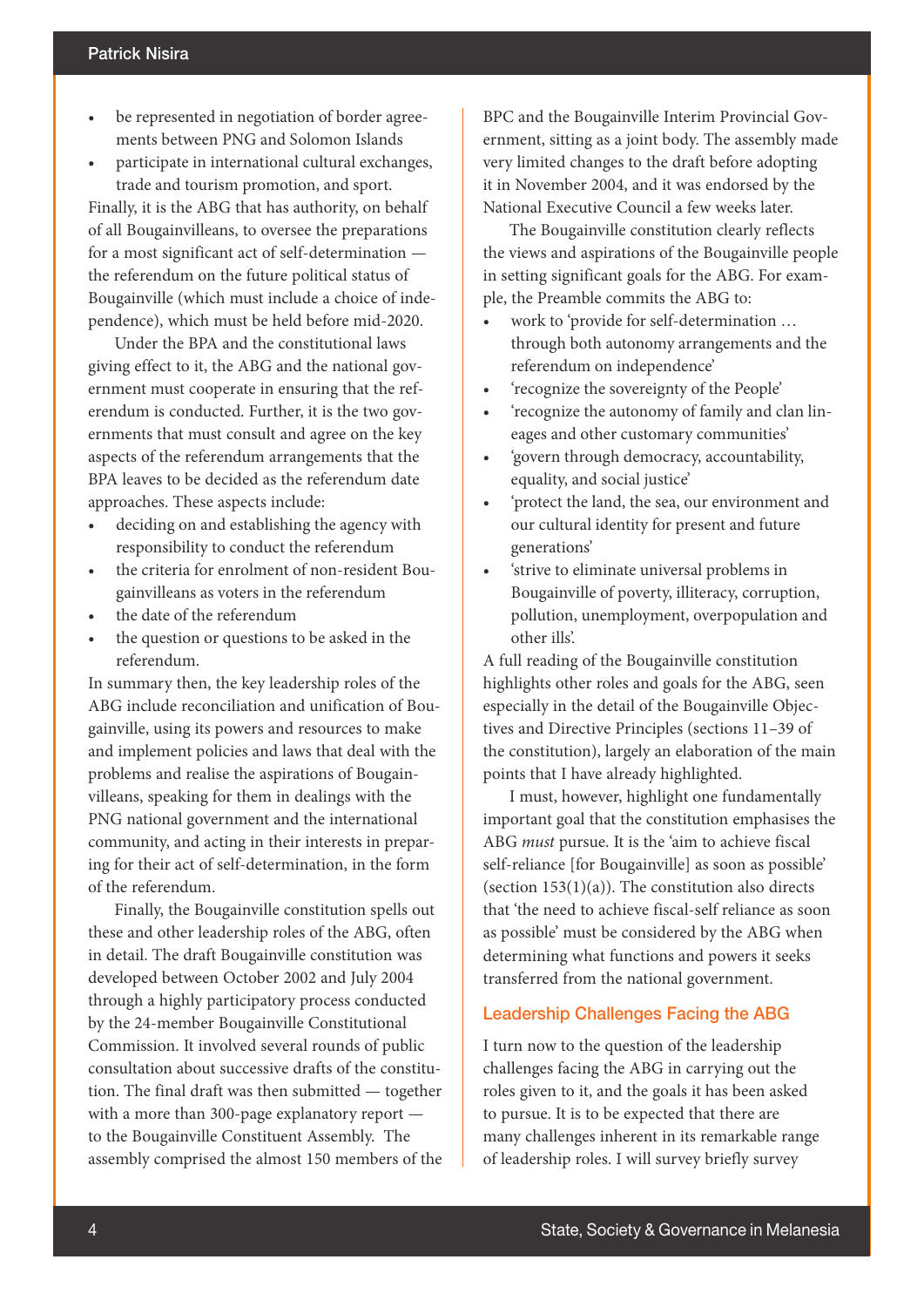14 areas of particular challenge, and of special importance to the future of Bougainville.

#### **1. Factions, Divisions and Mistrust**

It is hardly surprising, in the aftermath of such a violent, bitter and divisive conflict, that many opposing factions and divisions exist in Bougainville, and that consequentially, there is still much mistrust. Many of the issues here involve some continuity with problems that occurred during the violent conflict, 1988–97. But there are also significant new developments. I will mention just a few.

While the 'mainstream' former Bougainville Revolutionary Army (BRA) and BRF elements that supported the peace process now largely work well together, at the local level there remain many unresolved divisions, where reconciliation is still required.

While the BRA and the BRF no longer exist as armed 'militias', since about 2010, former combatant organisations have emerged as significant political voices in Bougainville. To some extent this development reflects uncertainty for some former senior leaders about whether President Momis, elected in mid-2010, was too much a PNG nationalist, and not sufficiently committed to holding the referendum. While that concern has now reduced significantly, I think it contributed to a number of pressures that saw the former combatants become more politically active.

A complicating factor here is the various business and other economic interests of several key former combatant leaders. Some of them use their ex-combatant networks to advance such interests.

Of course, there are other sources or manifestations of significant division and tension. They include:

- Several different Me'ekamui factions, none of which participated in the weapons disposal process under the Peace Agreement, and so remain in possession of numerous firearms. These factions include:
	- The Me'ekamui Government of Unity, based at Panguna, its leaders having links with several small, but high risk, mining investors.
	- The 'original' Me'ekamui, led by Chris Uma, based in Arawa, and controlling the Morgan

Junction road block, still sometimes limiting access to the Panguna area.

- Damien Koike's Me'ekamui group based mainly at Sinimi and at Tonolei Harbour in the Konnou area of south-eastern Buin, who operates a semi-industrial 'artisanal' mining operation engaging about 300 young males mainly from Buin, but also from other areas.
- Noah Musingku's U-Vistract scheme, a fraudulent investment scheme that began in Port Moresby in 1998, but which since late 2003 has been based at Tonu in the Siwai area, and is 'protected' by about 100 young armed men, headed by a former Fijian soldier.
- Former BRA leader, Sam Kauona, who has long had interest in establishing mining operations in association with dual Australian/Canadian citizen, Lindsay Semple, and who — whenever they fear their mining interests are not sufficiently guaranteed — attacks the ABG as being under the control of Bougainville Copper Ltd (or BCL) and its 53 per cent majority shareholder, Rio Tinto.

#### **2. Weapons Disposal**

The peace agreement contained a plan for the BRA, BRF and Me'ekamui groups to disarm, but as we have seen, the Me'ekmui people did not join the process and retained their weapons. The agreed plan was implemented under United Nations (UN) supervision, resulting in destruction of about 2000 weapons. The BPA gave BRA and BRF members strong incentives to dispose of weapons through provisions linking UN certification of adequate completion of particular stages in the disposal process to the coming into operation of the constitutional laws giving effect to the agreement, and the holding of the first ABG elections.

But some weapons possessed by BRA commanders were not destroyed, and were later put to use in localised armed conflict in the Konnou area of southeast Bougainville, 2006–11, in which scores of people were killed. In addition, some BRA and BRF members retained weapons, due to suspicion of PNG or of one another, or for the purpose of sale, or for use in criminal activities. Further, since implementation of the weapons plan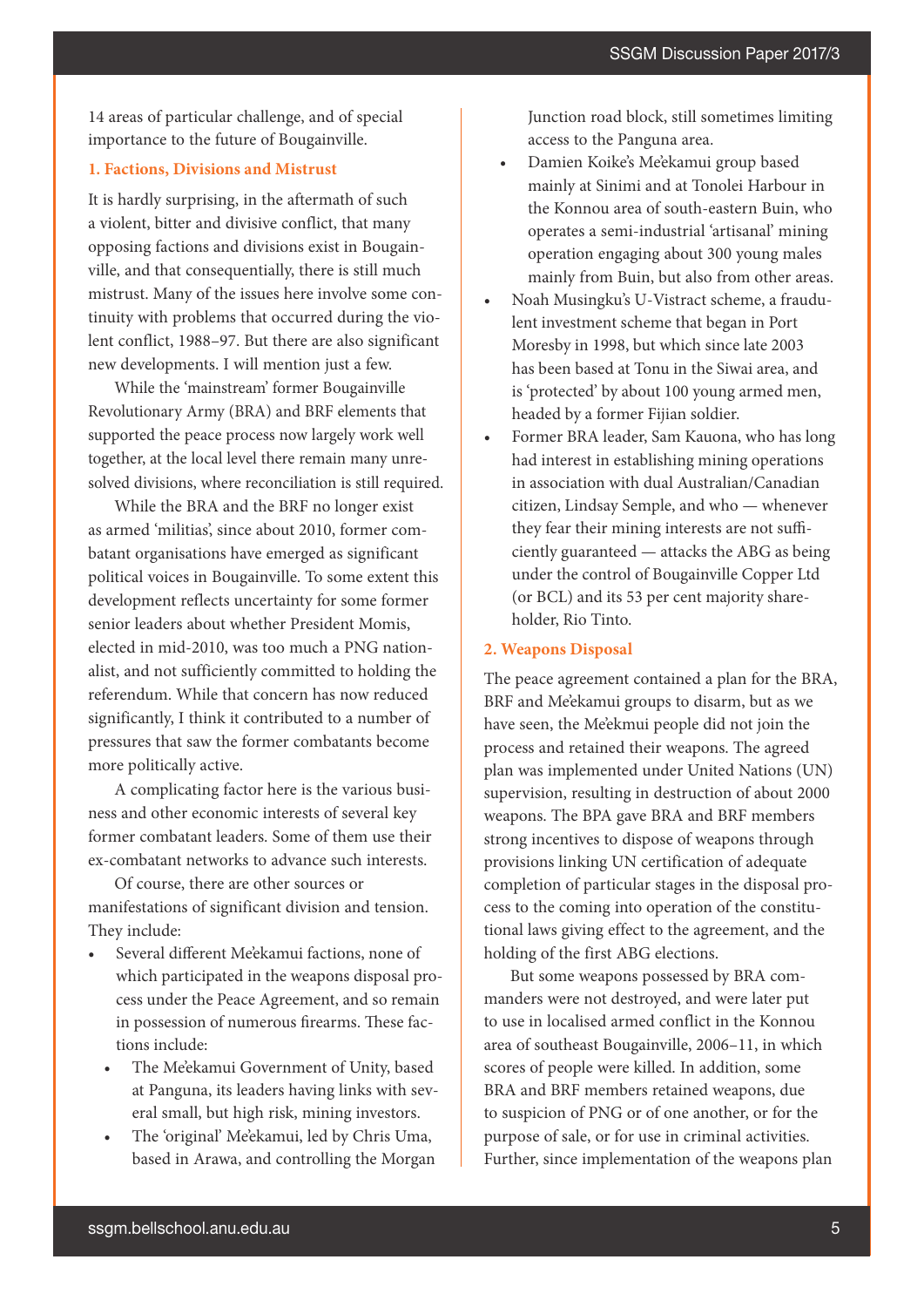ended, in 2005, additional weapons have come into the possession of some Bougainvilleans. Though exact numbers are not known, they include: some weapons brought in from Solomon Islands, probably some hundreds of refurbished World War Two weapons, and possibly some weapons supplied to former BRF members by contacts of theirs in the Papua New Guinea Defence Force (PNGDF).

Not only have such weapons been used in localised conflict, they have also been employed in several instances of violent crime. Further, a significant commercial trade in Bougainville weapons has emerged: both an especially lucrative trade into the PNG Highlands, but also a less lucrative internal Bougainville trade.

The ongoing availability of weapons undermines security, and is a constant threat to the strengthening of law and order. There are also growing fears that the presence of weapons could undermine the prospects of a free and fair selfdetermination process, through the Bougainville referendum. Paradoxically, the approach of the referendum also provides us with the opportunity to encourage disposal of weapons. Many who have retained weapons claim to have done so for fear that the national government could not be trusted to allow the referendum to be held. Now that it is becoming clearer that this fear will not be realised, we are finding that Me'ekamui faction leaders and former BRA and BRF leaders are generally engaging with the ABG about agreeing on a new disposal process that will make Bougainville weapons-free before the referendum is held.

# **3. Law and Order, and the Infant Bougainville Police Service**

We face many difficulties in improving the law and order situation. While in general it is far and away much better than it was 19, or 10, or even 5 years ago, there is still much to be done. Contributing to the difficulties is the limited understanding and acceptance of 'outside' law, and also 'outside' law and justice institutions.

Direct colonial administration in Bougainville began only in 1905, and was imposed with violence, and in a very uneven manner. Some areas had almost no administration contact until after World

War Two. Even then, colonial administration in many areas was limited to occasional patrols.

So even before the conflict, in the 1970s and 1980s, in much of rural Bougainville, most of what we might classify as crime was dealt with by local clan leaders, broadly under 'kastom'. Such matters were often seen as causes for concern because they could damage relationships, rather than because of 'criminality'.

After the initial withdrawal from Bougainville of PNG security forces in March 1990, there were extended periods for most of Bougainville when 'outside' law, and law and justice institutions, completely ceased to operate. While in some areas customary leadership continued to deal with many of the same things that they had previously managed, in much of Bougainville even that leadership was severely disrupted, contributing to a situation close to anarchy. The impacts in terms of deaths, injuries, trauma and division were horrific.

Since the early 2000s there has been a significant effort, mainly funded by Australian aid, and to a lesser extent New Zealand, to re-establish law and justice institutions. But unfortunately these changes have largely ignored the 2004 recommendations of the Bougainville Constitutional Commission. It held extensive public consultations around Bougainville from late 2002 through 2003. This established that there was strong community demand for a law and justice system quite different from that operating in the rest of PNG. Our people want a system reflecting the needs and special circumstances of Bougainville.

The ABG remains committed to much more effort to develop appropriate policies and law and justice institutions. However, a major obstacle here is the limited capacity in the Bougainville Public Service and the still infant Bougainville Police Service to undertake policy development work.

That leads me to the next area of leadership challenge for the ABG.

# **4. Capacity of the Bougainville Public Service and Bougainville Police Service**

In general, the ABG faces grave difficulties because of the weakness in administration and policy development capacity in both Bougainville's public service and police service. It was one of the great tragedies of the Bougainville conflict that the remark-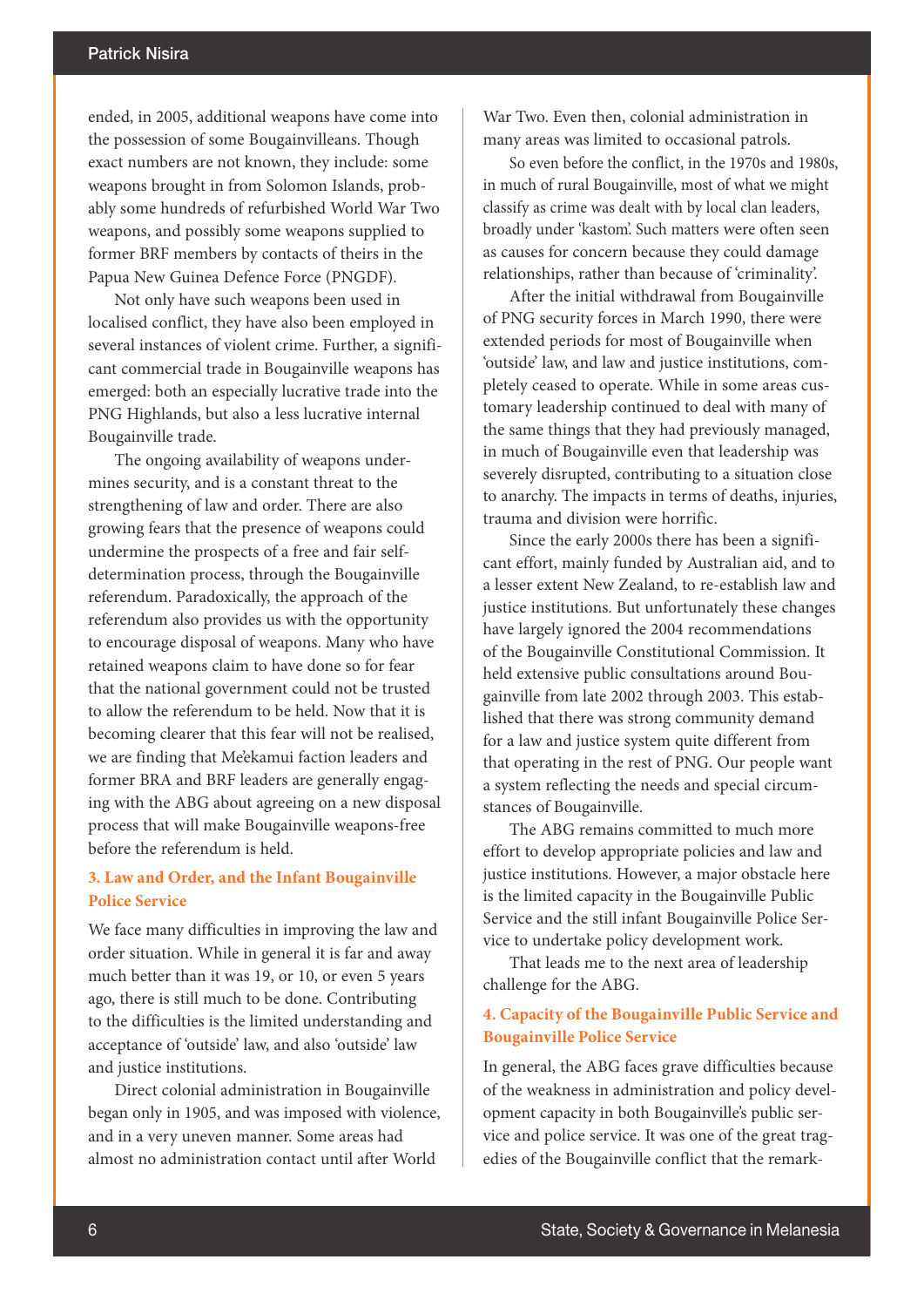able administrative, and emerging policy-making capacity of the North Solomons Provincial Government administration, built up over the 15 years from 1974, was almost entirely destroyed. It could not simply be re-established after the conflict.

The very much weakened administration of the Bougainville Interim Provincial Government was taken over by the ABG in mid-2005. But during the conflict, management, planning and accountability mechanisms had been severely weakened.

The capacity of the PNG police in Bougainville had been all but destroyed during the conflict, and a tiny group of officers concentrated in just two or three urban centres, and with very low morale, was all there was in 2003.

While significant efforts to rebuild the police, in particular, have been made, particularly in terms of recruiting and training new officers, many problems remain. They include orientation of the police (more towards urban-based reactive policing than community-based rural policing in cooperation with customary leaders), and grossly inadequate staffing of supervisory positions.

In terms of policy development, both the public service and the police service personnel are mainly trained to administer existing PNG public service and police programs. They have little or no experience or training in development of new policy intended to respond to the particular needs of Bougainville.

It is very difficult for the ABG to meet the BPA leadership challenge inherent in the goal of solving Bougainville's problems and meeting the aspirations of Bougainvilleans when policy development capacity is all but lacking.

We are working hard to respond to the problems here. In 2014, all public service functions and powers were transferred to the ABG, with our enactment of the Bougainville Public Service Act. We have since established our own new departmentalised structure. In the process we have raised the seniority and remuneration of most positions to make them more competitive, so as to attract senior applicants with experience in either public or private sector positons elsewhere in Papua New Guinea. The PNG departments of Finance and Personnel Management have been supportive in terms of

funding the extra costs when calculating the annual Recurrent Unconditional Grant (which I will touch on a little more, shortly).

We have since advertised all departmental head and constitutional office positions, and made a number of new appointments. The rest of those new positions should be filled soon. The next stage will be the advertising of the senior management positions in all departments. That will be followed by more junior positions. All positions are open — all current employees will have to compete. Our hope is that the end of 2016, a new and much leaner structure will be complete.

Will that result in major changes in capacity and performance? While that is our goal, there are still many serious obstacles, including the difficulty in attracting experienced and competent applicants willing to come to Bougainville when they know housing, education and health services are of such low standards compared to those available in major urban centres such as Moresby and Lae.

# **5. Transfer of Functions & Powers from the National Government to the ABG**

While the BPA and the constitutional laws make a remarkably extensive range of functions and powers *available* to the ABG, there is a transfer process involved. It involves the ABG initiating the transfer process by request to the national government. Negotiation is then required to develop necessary transfer plans within a year. The plans are required to take account of the need to build the necessary ABG capacity and provide it with the necessary financial resources to take over the functions and powers in question.

The transfer process for many functions and powers has become bogged down in problems, misunderstandings and inertia. In general, there has been a failure to address ABG capacity and resources needs.

There have also been some significant exceptions, including public service powers and mining.

The much slower than anticipated progress in transfer of powers has resulted in frustration, and contributed to widespread criticism of the ABG for lack of performance, and failure to meet expectations.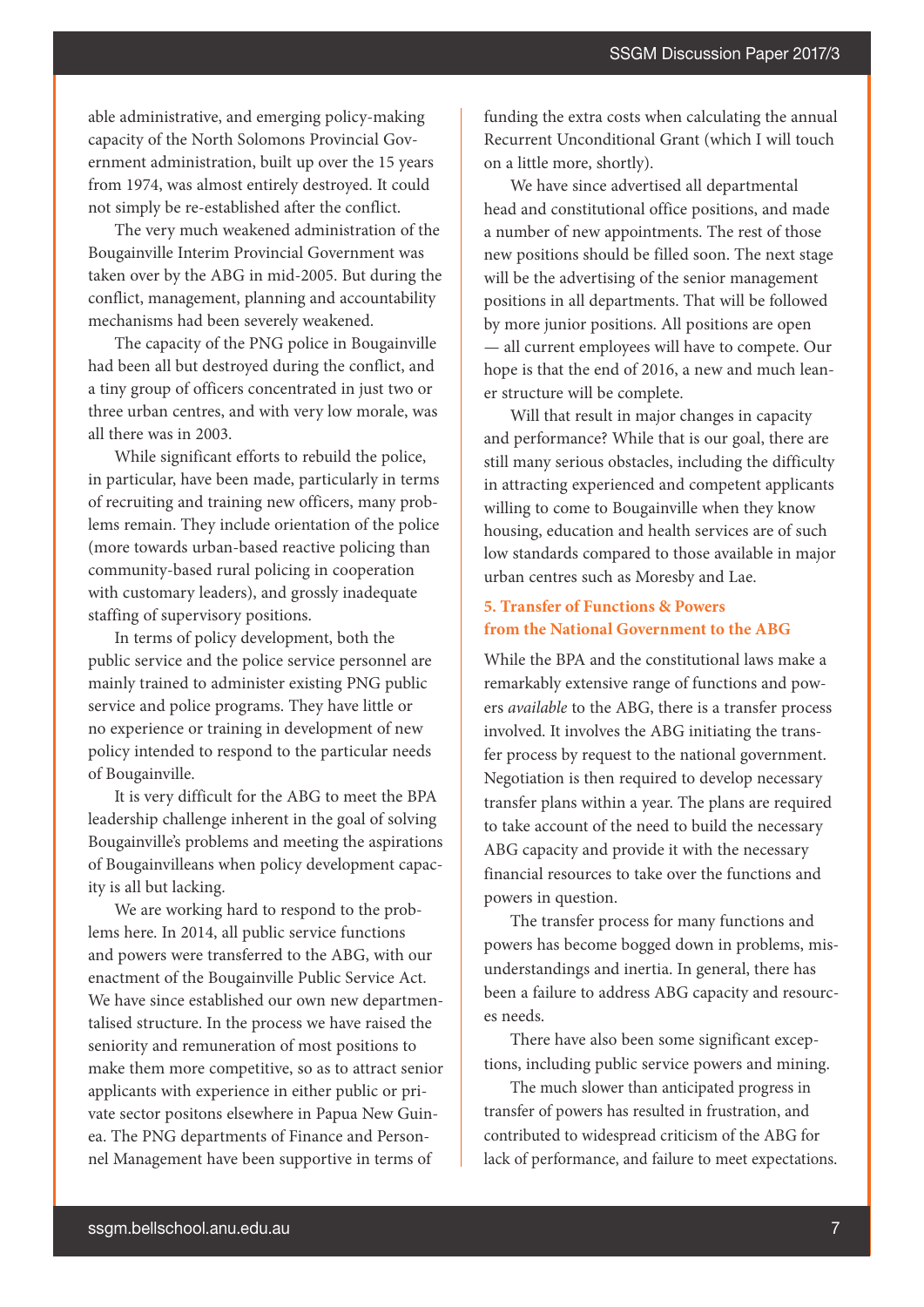# **6. The Bougainville Economy, and that Fiscal Self-reliance Goal**

The pre-conflict economy was dominated by the Panguna mine. Post-conflict, there are limited possibilities for dramatic expansion and development. The small-holder cocoa and, to a lesser extent, copra sectors have been re-established. But most plantations are worked only by informal settlers, with little incentive to invest in improvements.

The only major new industry is small-scale gold mining, involving perhaps 10,000 miners (some full time, many more part time). They generate perhaps K100 million per year for miners.

There is undoubtedly scope for the expansion of agriculture — particularly through more efficient management. But despite claims to the contrary by some critics, there are also significant restrictions. Arable land is limited. We also face significant land shortages in many areas. Such shortages are a major factor in localised divisions and conflict.

If the ABG is to achieve real autonomy, or to have independence available as a real option in the future, achieving fiscal self-reliance is essential. But the challenges of achieving that goal — so strongly emphasised by the Bougainville constitution — are immense.

It is the need to explore realistic means of achieving that goal that has been a major factor leading the ABG to consider the possibility of permitting strictly limited large-scale mining. However, any such mining must be on a dramatically different basis from the grossly unfair conditions under which Bougainville Copper Limited (BCL) operated the Panguna mine — matters that I will discuss in more detail a little later.

There are critics of ABG mining policy. The main ones are a few noisy outsiders. They include the non-government organisation (NGO), Jubilee Australia, and close associates of Jubilee that post endless 'anonymous' postings on the 'PNG Mine Watch' and 'PNG Exposed' blogs. They refuse to, in any way, recognise the grave dilemmas facing the ABG in meeting its responsibilities to, on the one hand, manage mining development in a responsible way that takes account of the needs and concerns of both mining resource landowners and the wider population of Bougainville, and on the other hand

to plan for the likelihood that a large proportion of Bougainvilleans will support the option of independence for Bougainville when the referendum is held. They have no understanding of the realities of Bougainville and the complex leadership challenges facing us.

## **7. Revenue Raising — and Fiscal Self-reliance (Again!)**

Fiscal self-reliance is at present nowhere in sight. Instead, the ABG is almost completely dependent on grants from the national government — and donor support. The ABG annual budget of more than K300 million per year is nowhere near enough to deliver reasonable levels of even the most basic services to our more than 300,000 people. Yet more than 90 per cent of that budget comes in the form of PNG grants and donor funds.

The ABG raises less than K10 million per year through our own taxes (liquor licensing fees, sales tax on tobacco and alcohol, motor vehicle registration fees, and so on).

Part of the national government funding is also derived from Bougainville — for we are supposed to receive all personal income tax collected in Bougainville. At present the payment is only K5 million per year, and despite many requests for information on actual collections of that tax, we have no idea of actual figures. We are also entitled to just 30 per cent of PNG's goods and services tax collected in Bougainville.

The mainstays of the Bougainville economy are small-holder cocoa and copra production, and small-scale gold production. The combined income from these sources in recent years averages K250 to a maximum of K350 million per year.

We often consider possible imposition of ABG taxation on this income. But we are deeply concerned about taking too much money from the limited income available to our people.

In addition, we have to consider costs of collection, and the difficulties likely to be created by emerging incentives for black markets.

Probably our best option will be some form of indirect taxation on consumption (perhaps a sales tax additional to the GST imposed by the national government). But we know that there would be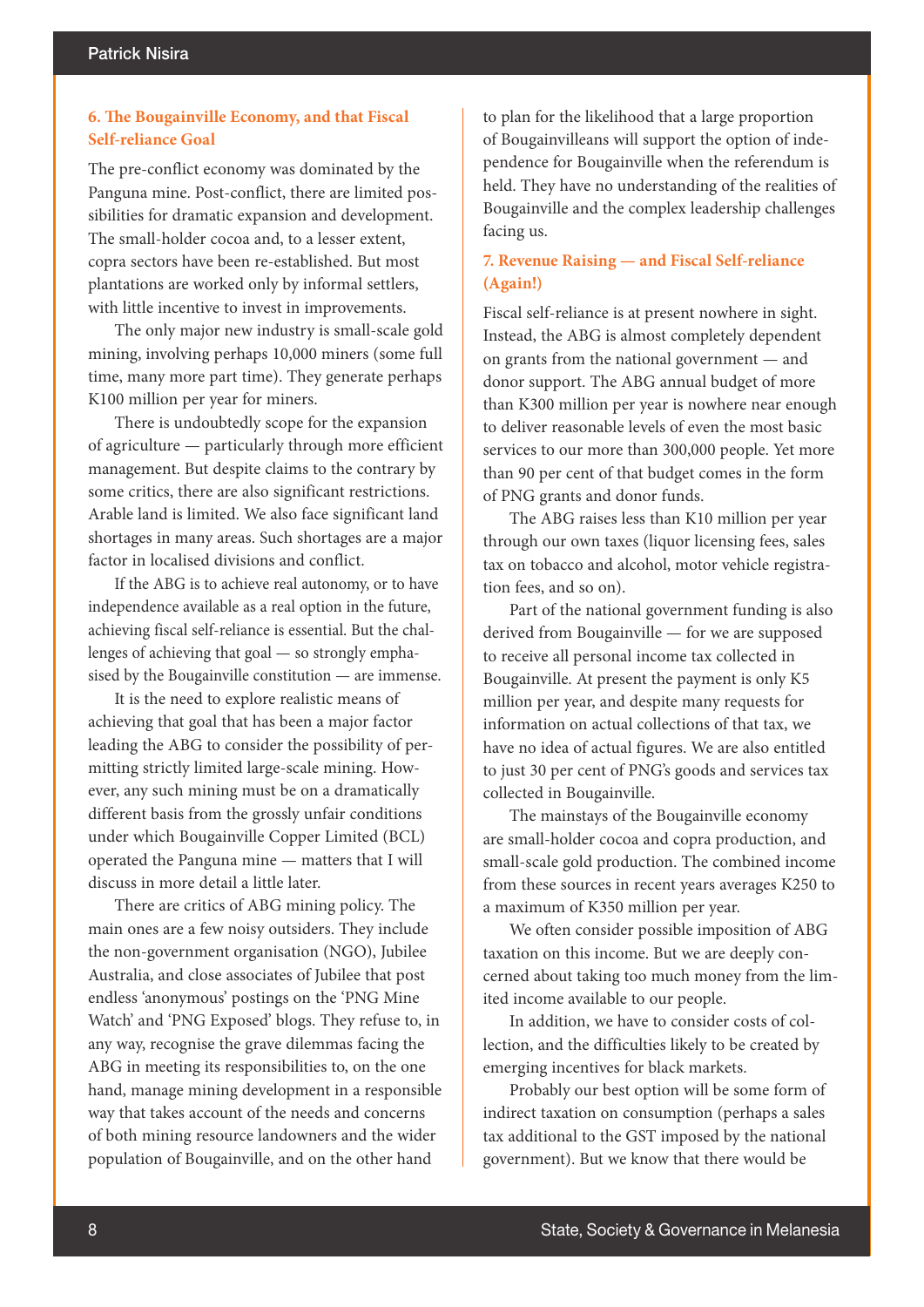considerable resistance to imposition of such an additional tax. Further, even an additional 10 per cent tax would be likely to generate a maximum of perhaps K50 million — nowhere near enough to bring us anywhere close to fiscal self-reliance.

Does anyone really question why each ABG since 2005, with the clear support of many, many Bougainvilleans, has been open to the possibilities of limited large-scale mining for a Bougainville that is committed to self-reliance as it seeks real autonomy, and prepares for an act of self-determination? What responsible government in our circumstances would not explore that possibility?

# **8. The Funding Arrangements in Support of Autonomy**

The key aims of autonomy set out in the BPA extend beyond empowering Bougainvilleans to solve their own problems and work to realise their aspirations to also recognising the need for the ABG to have the resources needed to achieve those lofty ideals. So it states that the autonomy arrangements are also intended to 'provide sufficient personnel and financial resources for the autonomous Bougainville Government to exercise its powers and functions effectively'.

Unfortunately, the BPA never delivered fully on that aspect of its goals. That was largely because of the severe fiscal crisis that faced PNG in the years when the BPA was being negotiated — 1999–2001. That crisis made it very difficult for the national government to accept Bougainville demands for generous funding.

Of much greater concern is the failure of the national government to deliver even the inadequate levels of funding promised by the BPA and the constitutional laws giving effect to it. I will not go into detail here. Instead, I will highlight two of the most serious sets of problems involved.

First, the main annual grant payable to the ABG is the Recurrent Unconditional Grant. It funds recurrent costs (salaries and operational costs) of ABG functions — both those inherited from the previous provincial government, and new ones taken on in the process of transfer of powers.

Amongst many problems with calculation of the grant has been lack of attention to the costing of the expense to the ABG of transferred activities (a notable exception, however, being in relation to costs of the transfer of public service powers).

Another problem has been the national government failure to extend to Bougainville the significant benefits of new approaches to calculation of the similar grants payable to provincial governments elsewhere in PNG, as it is required to do by the BPA and section 48(2) of the Organic Law on Peace-building in Bougainville.

The second set of problems concerns calculation of the only other major annual grant payable to the ABG — the annual Restoration and Development Grant (or RDG). Because of the fiscal crisis of the late 1990s and early 2000s, the RDG base amount was not high — just slightly more than the K10 million PNG Public Investment Program (or PIP) funds available for Bougainville in 2001. But in negotiating the annual RDG calculation arrangements, clear agreement was reached that when PNG's then fiscal crisis was over, Bougainville would be guaranteed to share in increased tax revenue, as represented by percentage increases in the annual PNG PIP.

So provision was included that the annual RDG payable would not reduce below the 2001 base figure. It would only be adjusted upwards, by the rolling average of the change in the PNG PIP in each of the five years prior to the year of grant.

By 2005-06, as new resource projects came on stream in PNG and commodity prices rose, the annual increase in the PIP became large. Unfortunately, although the national government did increase the RDG, to K15 million a year, it simply did not make the annual calculations required by the BPA and the Organic Law. RDG calculation became an ever more difficult source of contention between the governments.

In 2010 and 2011, the ABG began doing what it should have done from 2005 — that is, it made its own calculations of the RDG amounts that should have been paid annually. These indicated that the annual amount payable was over K60 million (over four times more than the K15 million actually paid annually). Further, the unacknowledged and unpaid arrears amounted to over K200 million.

Since 2011 there have been increasingly acrimonious exchanges over the issues here. They remain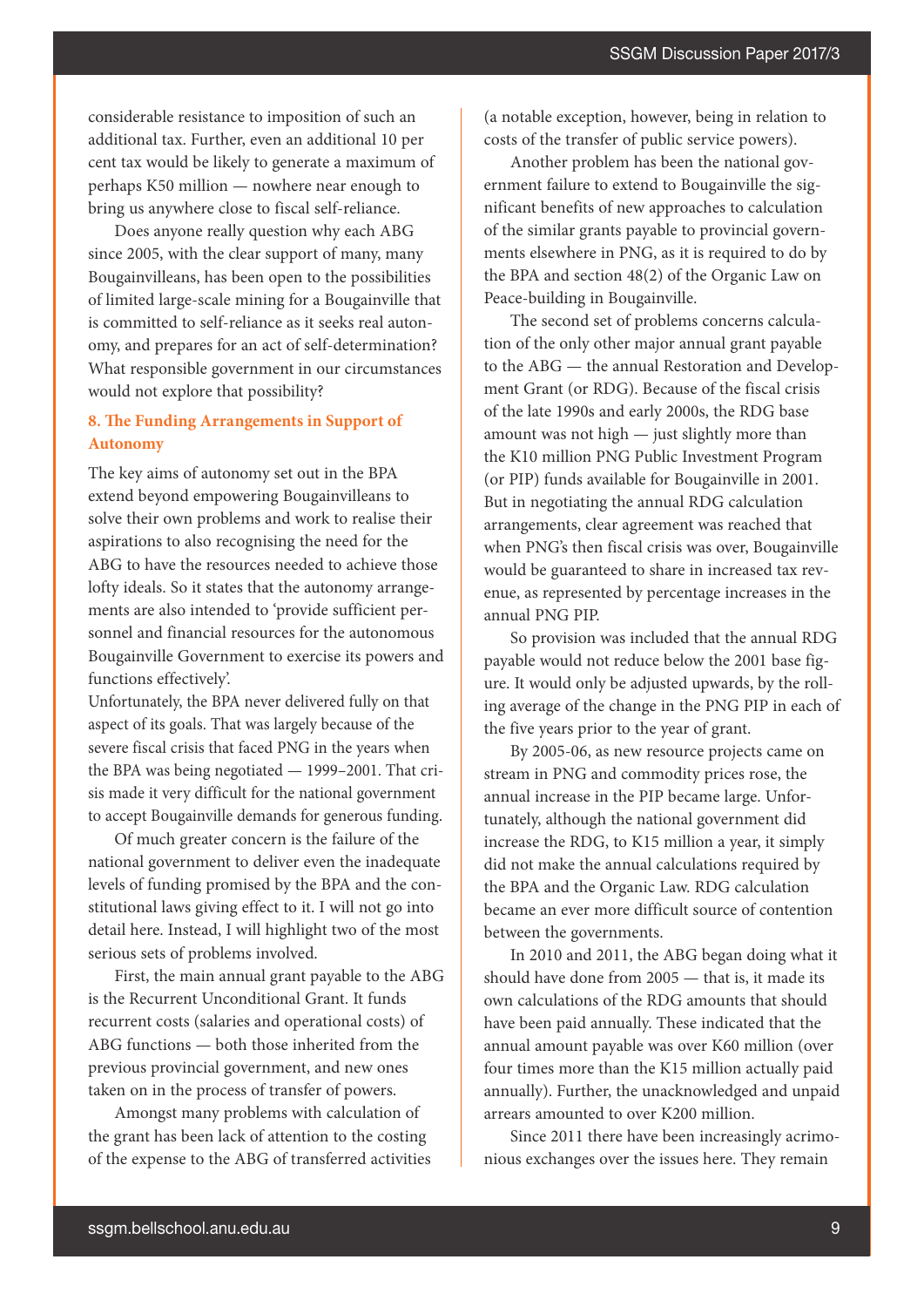unresolved. It is true that the national government has made other funds available, notably a Special Intervention Fund of K500 million for major infrastructure to be made available at K100 million per year from 2011. So far only K300 million has been paid. It is most unlikely to be paid in 2016 due to the current fiscal crisis facing PNG. While payments received have been a welcome additional source of project funding, it is not the grant funding available to the ABG intended by the BPA.

Without the RDG paid at the constitutionally guaranteed levels, the ABG does not have available to it the necessary financial resources that the goals of the BPA indicated were necessary. In particular, because it was always understood that Recurrent Grant expenditure would be virtually tied to meeting costs of existing services, the RDG would be the main source of ABG discretionary funds.

In the absence of the correct levels of RDG, we in the ABG could be excused for feeling that our role has been reduced to little more than oversight of basic service delivery! So much for the goal of achieving self-determination through autonomy!

#### **9. Accountability**

Another tragedy of the Bougainville conflict was the severe undermining of the high standards of financial management and accountability that the previous North Solomons Provincial Government had developed. There is no doubt that financial management and accountability standards reduced dramatically during the 1990s. Corrupt practices crept in that are now difficult to eradicate. But their eradication is a major focus of the major reforms involved in the Bougainville Public Service. Corrupt officers will be replaced. Accountability mechanisms are being strengthened. Our new internal audit office established in 2015 is already having an impact.

## **10. Deciding the Future of Panguna, or Further Large-scale Mining**

A major set of issues challenging all three ABG presidents and their governments (the Kabui government elected in mid-2005, the Tanis government elected in December 2008, and the Momis governments elected in 2010 and 2015) has involved questions about the future of large-scale mining. There are two distinct issues here. One is

whether the Panguna mine should re-open. The second is whether any *other* large-scale mines should be permitted.

Some Bougainvilleans completely oppose either form of large-scale mining. But my strong impression from my wide travels and consultations all over Bougainville is that a solid majority is open to both possibilities. However, all insist that any new mining that occurs must be under a totally different set of conditions than those under which the colonial regime imposed the Panguna mine's operations on Bougainville.

Further, most such Bougainvilleans are open to resumption of Panguna by BCL. That company clearly accepts responsibility for much of what went wrong in the 1980s. There is concern that a new mine operator may reject any responsibility for mine legacy issues.

The ABG has responded to demands that mining only occur under new and fair conditions accepted by landowners. Its law provides that owners of customary land also own all minerals on, in or under their land. Such rights are accompanied by landowner veto rights over either or both intensive mineral exploration on their land, and/or the grant of licences for mining development.

As a result, neither Panguna nor any other mine will open in the future without landowner agreement. That will be determined by democratic associations representing the landowner communities. In the Panguna case, since 2011, the landowner communities in the areas of the former leases associated with the mine (and some adjoining areas) have established nine associations. Executives for the associations were elected through general meetings attended by a total of about 2500 landowners.

No decision about the future of Panguna has yet been made by those associations. Indeed, the ABG has not requested them to make any such decision. But solely at the initiative of a broadly representative meeting of over 50 senior landowner community leaders in July 2012, the ABG has worked with the associations towards holding a preliminary reconciliation (*Bel Kol*) with BCL. The aim in 2012 was to enable BCL to establish a presence in Bougainville needed to prepare for possible discussions about negotiations.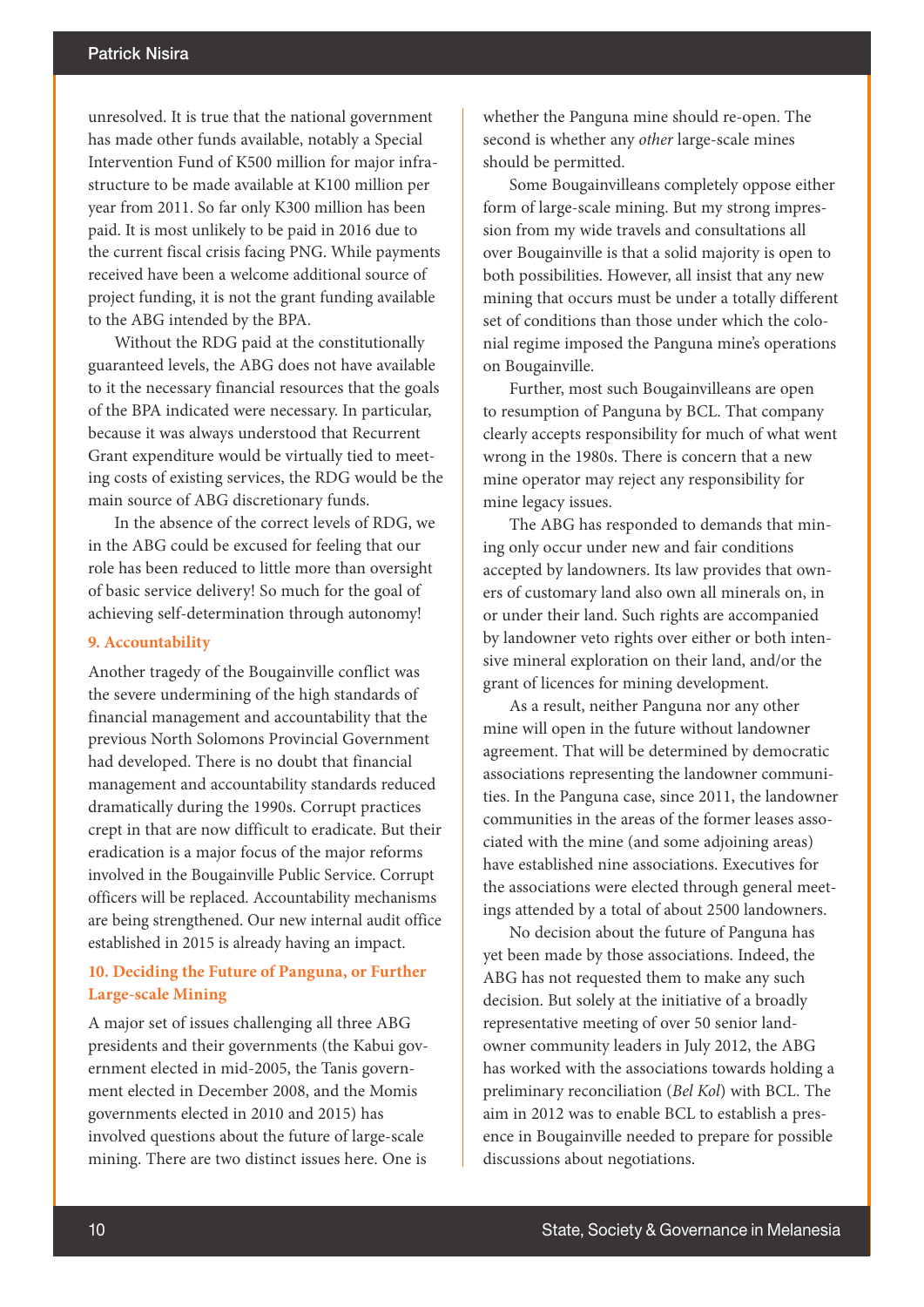But there has been a hiatus since August 2014. ABG mining law stripped BCL of most of its tenements. It was left only with an exploration licence over its former Special Mining Lease. The mining giant, Rio Tinto, 53.6 per cent majority shareholder in BCL, then decided to review its 'investment' in BCL. That resulted in most of the tentative steps towards possible negotiations being put on hold. Rio Tinto recently advised the ABG that its review may not be completed till late 2016.

In the meantime, additional complexity has resulted from a series of national government initiatives since 2014 to attempt to purchase the Rio Tinto 53.6 per cent equity in BCL. Together with its existing 19.3 per cent equity, that would make PNG 72.9 per cent majority shareholder in BCL. The ABG is unclear why the national government has demonstrated such determination in relation to the purchase of the equity — though that has not prevented some speculation on the possible issues involved!

The president has consistently informed the prime minister, in the strongest terms, that these proposals are not acceptable to Bougainville. And that indeed, if implemented, the proposals would risk conflict.

He has advised both the prime minister and Rio Tinto that if, as seems increasingly likely, Rio decides to end its involvement in BCL, then the Rio equity should be transferred to the ABG and former Panguna leases landowners, without payment. Further, Rio Tinto must take full responsibility for an environmental clean up and mine closure program that deals properly with the major mine legacy issues.

In relation to whether other large-scale mines should be permitted in Bougainville, the Bougainville Mining Act provides several important protections. They protect not only landowners likely to be impacted by any particular project, but also the wider Bougainville community.

One protection is the adoption under the Act of the reservation of almost all of Bougainville (other than the BCL leases) from mining exploration and development, under the terms of a 1971 mining moratorium imposed by the colonial administration. That moratorium can only be lifted, wholly or in part, by the ABG Cabinet, but only after debate

on the proposed decision in the ABG legislature. With the Bougainville mining department getting ready to manage mining tenement applications, the ABG Cabinet decided in March 2016 that in advance of even considering a decision on the future of the moratorium, there should be wide public debate on the issues involved.

But with the ABG in fiscal crisis (because of PNG's own fiscal crisis) we do not have the funds necessary for an extensive public awareness and consultation program. So as a substitute, we decided to initiate public debate through a two-stage debate in the ABG legislature. The first stage was a debate in early April 2016. When it was adjourned, all members were asked to consult their constituents on the issues involved, with a view to a debate with expanded scope at the next meeting of the House. Only after that will the Cabinet consider a possible decision on the future of the moratorium.

The president has publicly spelt out his view. He argues that the moratorium should be only partially lifted. That would provide ongoing protection to Bougainvilleans. It would also enable us to assess how well our new tenement administration system operates.

The other major protections under the Bougainville Mining Act are first, the veto powers of landowners of any exploration or mining licence application and, second, the prohibition on the operation, at any time, of more than two very large mines. But a concern expressed by the president about possible full lifting of the moratorium is that there would be no limit on the number of smaller open-cut or underground mines (save to the extent that landowners veto such developments).

So I am sure you can see the extent of the leadership challenges facing the ABG in relation to decisions on the future of Panguna and other largescale mines.

# **11. Gender Equality**

While most Bougainvillean language and culture groups adhere strongly to matrilineal descent principles, this does not equate to anything like matriarchy. Males in the matrilineal societies are full members of the same clan-based landowning groups that their mothers, sisters, and maternal aunts and nieces belong to. More important, it is males that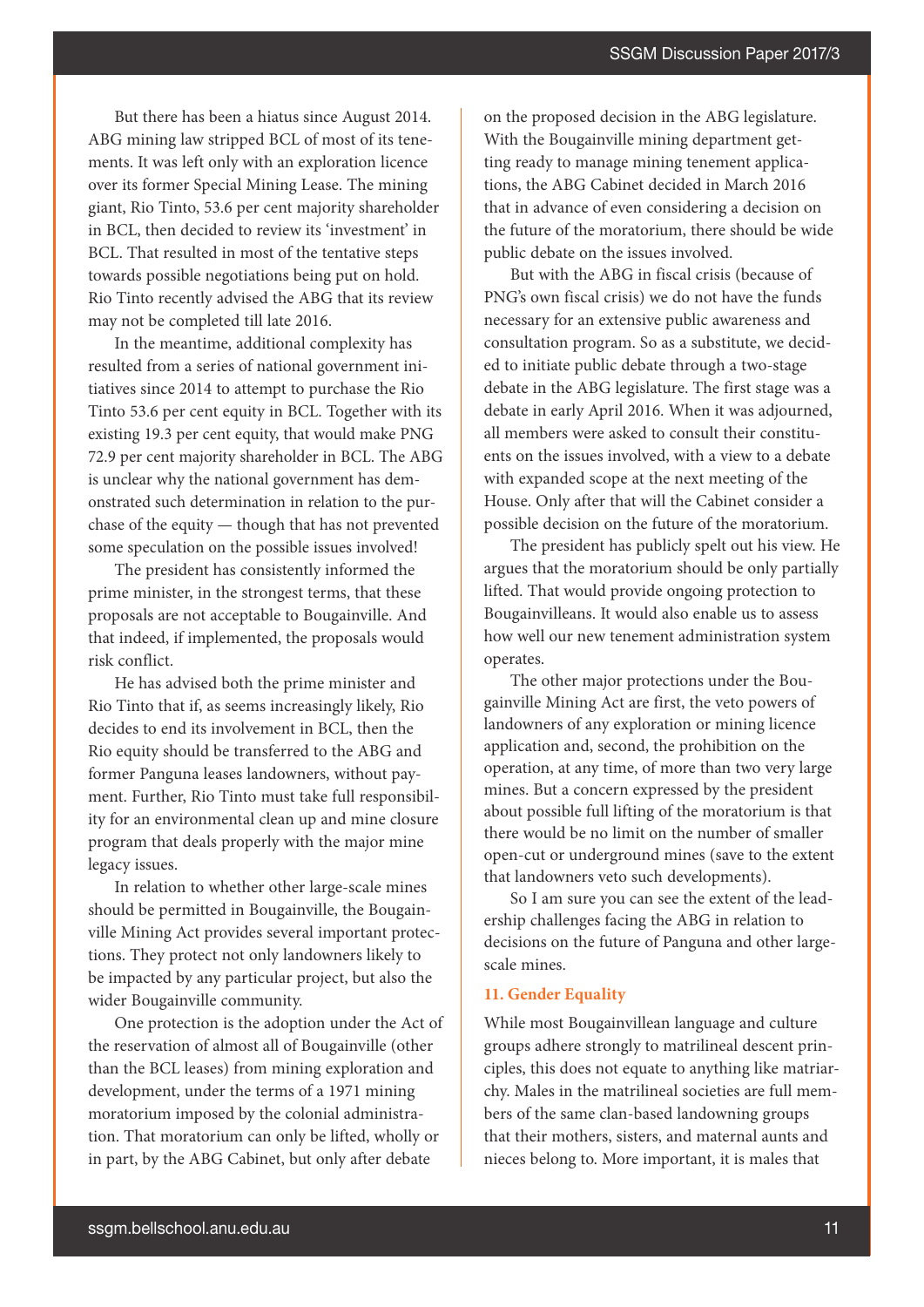generally take on public roles of speaking for their lineage in decision-making about land — and about many other important matters at the 'village-level'. Consequently, many Bougainvilleans tend to see little basis for roles for women in public life outside the village.

The Bougainville constitution seeks equality for all, and fair representation of women on all constitutional and other bodies. It also seeks recognition and encouragement of women's roles in both 'traditional' and 'modern' Bougainville society. It specifically seeks development of those roles 'to take account of changing circumstances' (section 28).

It is difficult, however, to achieve rapid change to deeply ingrained cultural norms. For that reason alone, progress towards our constitutional goal of much greater gender equality has so far been slow. The first step — three reserved seats for women in the ABG House of Representatives, out of a total of 40 seats — was a welcome signal of change. But it was far from a clarion call for real equality.

A strong move has recently been made, however, in that direction. This involves an ABG Cabinet decision on developing a new draft Community Government Act. It should be ready for debate in the House in June. It involves a new local-level government system, to replace the Council of Elders (or COE) system set up under 1996 Bougainville legislation.

By constrast with the COEs, which were made up mainly of unelected traditional leaders, community governments will comprise elected ward representatives. Traditional leaders will continue their roles in village-level governments (to be called 'ward' governments).

Each community government will have a minimum of three and a maximum of 12 wards, and each ward will elect two members — one female and one male. Each community government will have a chair and a deputy chair. If the chair is a female, the deputy must be a male, and vice versa. Following the second community government general elections, the 'gender of the member chosen as Chair … must not be the same as the gender of the person who was Chair immediately before the … election'.

In this way, the Bougainville Community Government Bill, when enacted as law, will ensure not only that there are equal numbers of men and

women elected to community governments, but also that, over time, women will have equal opportunity to hold the senior 'executive' positions in community governments.

## **12. That Referendum on Bougainville's Future Political Status**

Little more needs to be said here about the referendum, other than to emphasise that the ABG has heavy constitutional and political responsibilities in relation to the referendum preparations. It is now increasingly likely to be held in 2019. Following the conduct of the referendum, the ABG will need to shoulder even more significant responsibilities, in terms of negotiating with PNG on implementation of the outcome and managing the ensuing situation.

#### **13. Deeply Misleading Public Commentary**

An unexpected challenge for the ABG has been the sometimes amazing extent of deeply misleading public commentary on Bougainville, the ABG, its mining policy, and related matters. This commentary began mainly in 2012 as the ABG moved to develop its own mining laws.

The main attacks have come from two sources. One involves small groups in Bougainville. The other is a closely linked external network. Their main 'message' is that  $-$  in some way never explained, and with no credible evidence ever provided — the ABG is under the control of, or part of a conspiracy with, Rio Tinto, BCL, Australia and PNG. This conspiracy (or so they say) is intended to force the re-opening of the Panguna mine against the united opposition of the people of Bougainville.

The small group inside Bougainville involves a few foreign 'adventurers' seeking control of mining resources. They do so by fostering links with Bougainville factions, and using those links to obtain financial support from 'high risk' foreign investors. The 'adventurers' and their local supporters fear that ABG mining policy and legislation will limit their opportunities.

The external network centres on British-based Australian academic activist Kristian Lasslett. His network comprises his close associates, including: the NGO, Jubilee Australia; the two blogs run by the PNG-based Bismarck Ramu Group — PNG Mine Watch and PNG Exposed; the Bougainville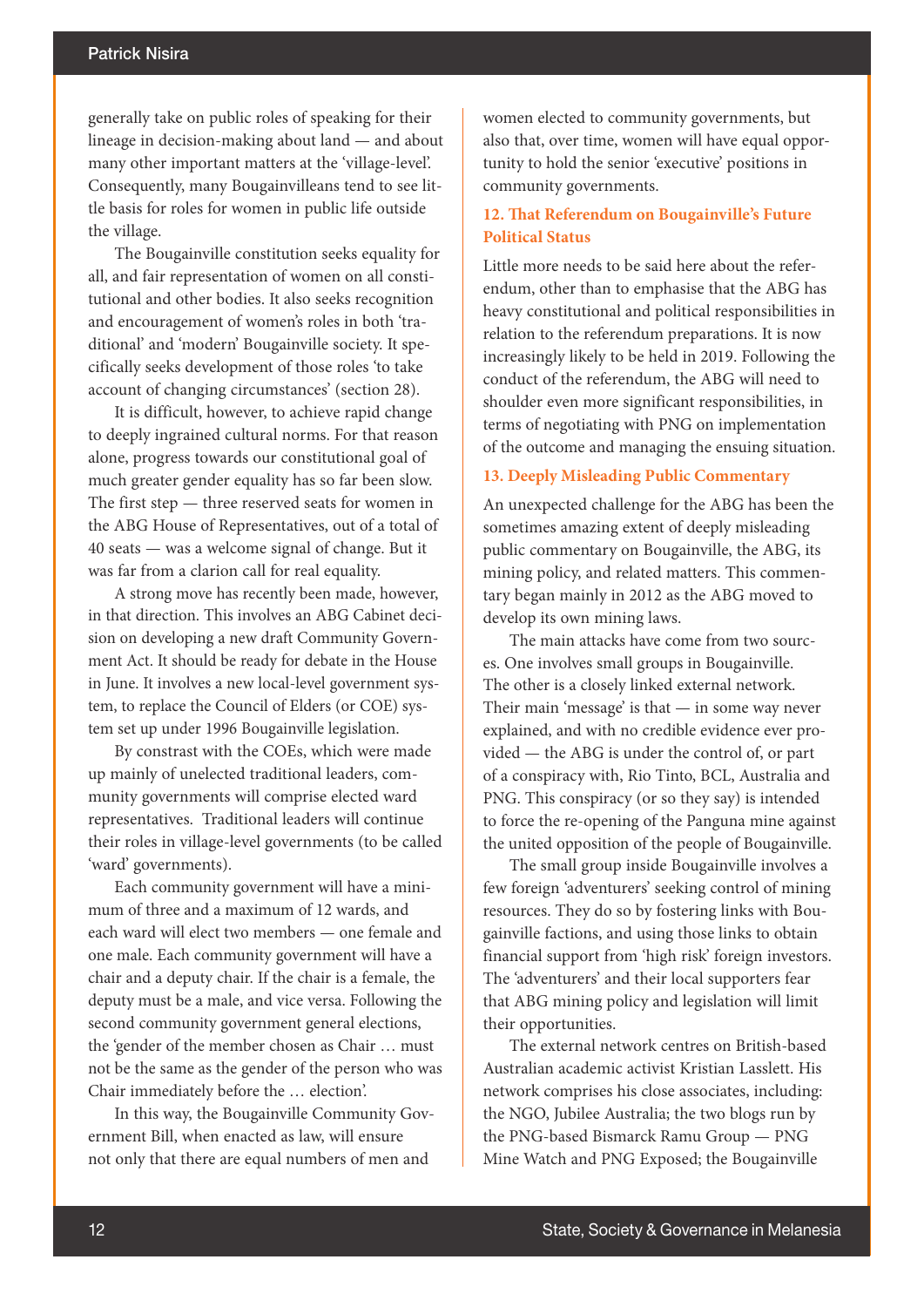Freedom Movement; a group of criminologists supposedly studying 'state crime', calling itself the 'State Crime Initiative'; and an Australian activist journalist, Anthony Loewenstein.

All network elements have their own ideological positions that they project onto Bougainville. They do so with virtually no understanding of, or interest in, what is really happening in Bougainville. They do not need much in the way of evidence, mainly because they have no interest in understanding our complex reality. Rather, they pick and choose a bit of information here, an opinion expressed there, and twist what little they have to fit their own preconceived theoretical or ideological position.

The misinformation that they put out has very little impact in Bougainville. But the internal and external contributors are mutually reinforcing. The external network undoubtedly provides encouragement to the foreign adventurers and their associates in Bougainville.

The misleading commentary does also perhaps influence perceptions of Bougainville by uninformed observers outside Bougainville. So while not a major leadership challenge, it is certainly one that we would prefer to do without.

#### **14. Information, Awareness and Public Consultation**

The final leadership challenge I will mention involves the grave difficulties we face in providing accurate information to the people of Bougainville.

Perhaps 90 per cent of Bougainvilleans live in mainly small, scattered hamlets in rural areas. Many are in remote areas, completely inaccessible by road or air. In our post-conflict situation, as we seek to implement the complex BPA and constitutional arrangements, it is very challenging indeed to get accurate and balanced information to our people.

The misleading commentary — especially that coming from what we might call the Lasslett network — regularly attacks us for inadequate consultation on mining policy and laws. Yet we have allocated far more effort and resources to consultation on these issues than has ever been done elsewhere in PNG in relation to either mining or other policy issues — with the one, and truly remarkable, exception of the pre-Independence consultation by the PNG Constitutional Planning Committee. That was under the leadership of current ABG President, John Momis, a truly committed advocate and practitioner of public consultation.

What our uninformed critics fail to acknowledge is the grave challenges involved in carrying out effective consultation in Bougainville's situation. Radio coverage extends to about 30 per cent of Bougainville. Newspapers have limited reach. The cost of carrying out broad-based face-to-face consultation is astronomical.

We are, however, working hard to improve our capacities in this regard. We are doing that with a particular eye to what we know will be the need for extensive public consultation on many aspects of referendum preparations and post-referendum decision-making. We have commissioned research on the 'communication landscape' in Bougainville. It involves a Bougainville Audience Study. That has included a survey of over 800 people in all our 13 districts. It is providing data on how people gain access to information, what sources they regard as most reliable, their knowledge of key issues or concepts such as autonomy, independence, referendum.

With the help of the information and analysis provided by the report, we will analyse the possibilities. We will seek PNG government and donor support to assist us in improving our consultation capabilities in advance of the referendum preparations. While undoubtedly the ABG faces many complex and difficult leadership challenges, we are facing them honestly. We constantly explore our best options for dealing with them. Although our resources are extremely limited, we work hard to change that situation, and to face our challenges head on.

#### **Conclusion**

While undoubtedly the ABG faces many complex and difficult leadership challenges, the foregoing discussion should shed some light on our efforts to face those challenges honestly, and to find realistic ways of dealing with them. Despite severely limited resources and capacity, we constantly explore the possibilities and the options for dealing with these and other challenges that face the leadership of the still very new government of autonomous Bougainville. The ABG leadership is unified in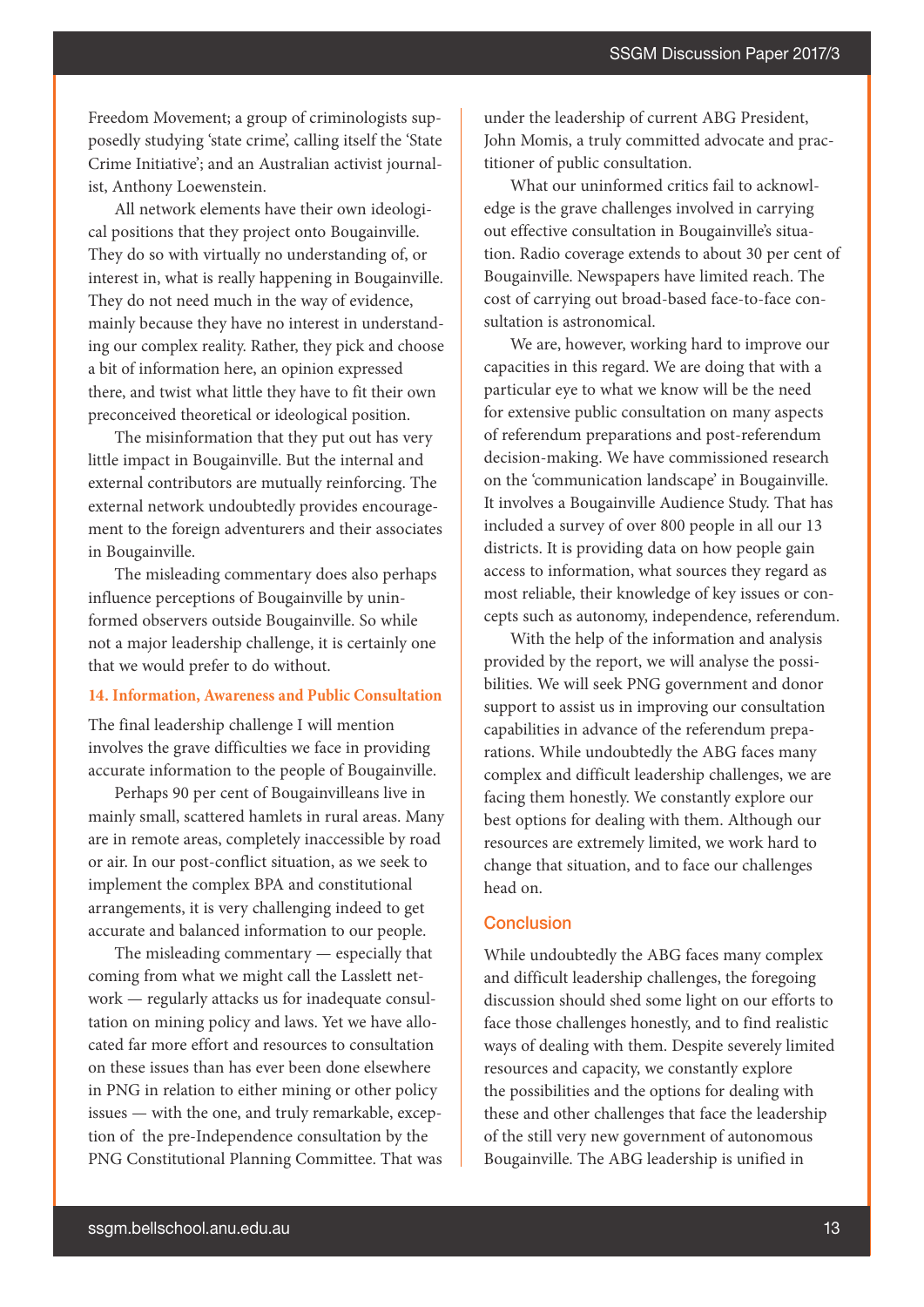working to change and improve the situation we are in, so that we are in a better position to face what will always be both a difficult and a changing set of leadership challenges.

## **Update**

Amongst developments in the period between presentation of the speech by Mr. Nisira (April 2016) and the preparation of the paper for publication (April 2017), developments that have occurred in relation to matters discussed in the paper include:

- Slower than expected implementation of the new Bougainville Public Service structures, largely due to a series of unexpected administrative problems.
- Differences between the ABG and the national government over the calculation of grants payable to the ABG have not been resolved, resulting in the ABG deciding in late 2016 to initiate court proceedings seeking interpretation by the PNG Supreme Court of the relevant constitutional provisions on calculation of the Restoration and Development Grant.
- In June 2016 Rio Tinto announced its decision to cease its 'investment' in BCL, and it transferred its 53.8 per cent equity to the ABG and the national government, but denied any further responsibility for mine closure of remedying of mine legacy issues. The ABG has publicly stated its determination to hold BCL accountable.
- The ABG's Community Government Act was enacted in late 2016, and the first community government elections under that Act are planned for April 2017.
- Preparations for the referendum on Bougainville's political future have made considerable progress since April 2016, with the Joint Supervisory Body agreeing in May 2016 on a target date for the referendum of mid-2019, and also on the establishing of an independent Bougainville Referendum Commission to conduct the referendum. Major agreements about establishing the commission were signed by the two governments in January 2017.

## Author Notes

The Hon Patrick Nisira MP is the Vice President of the Autonomous Region of Bougainville, Papua New Guinea. Mr Nisira also holds the position of Minister for Peace, the Referendum and Veterans Affairs. Mr Nisira was first elected to Parliament in 2007 in the seat of Halia (Buka Island, North Bougainville) as an independent. He served as Minister for Works, Transport and Civil Aviation from 2007- 2010 in the government led by Presidents James Tanis and Joseph Kabui. Re-elected in the 2010 general elections, Mr Nisira was appointed Vice President in the Autonomous Bougainville Government led by President John Momis. Nisira held his seat in the 2015 general elections and was reappointed Vice President in the second Momis government.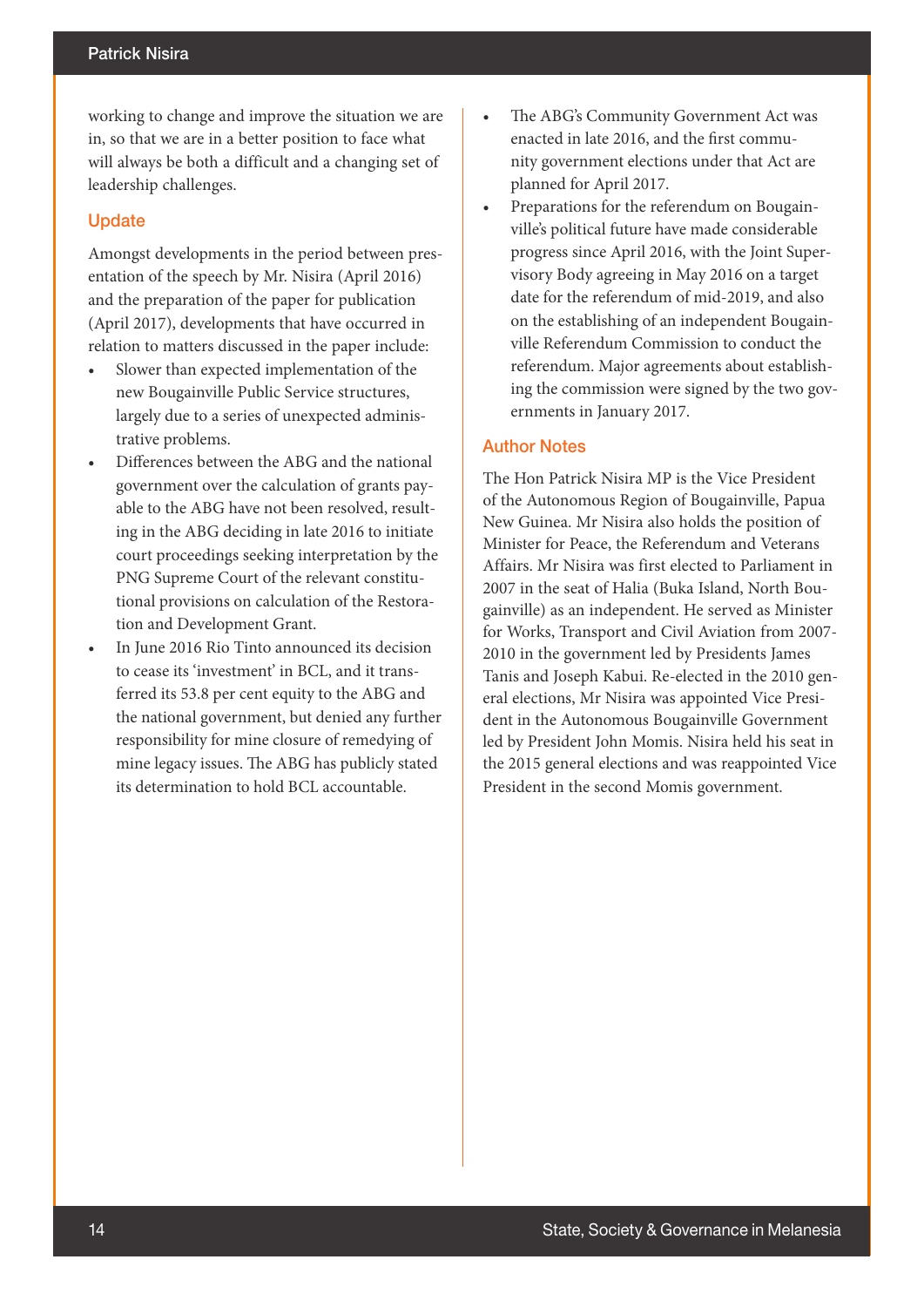- 2014/1 Richard Eves, Nicole Haley, R.J. May, Philip Gibbs, John Cox, Francesca Merlan and Alan Rumsey, Purging Parliament: A New Christian Politics in Papua New Guinea?
- 2014/2 Louise Vella, Translating Transitional Justice: The Solomon Islands Truth and Reconciliation Commission
- 2014/3 Diana Glazebrook, Papua New Guinea's Refugee Track Record and Its Obligations under the 2013 Regional Resettlement Arrangement with Australia
- 2014/4 Denise Fisher, Tjibaou's Kanak: Ethnic Identity as New Caledonia Prepares its Future
- 2014/5 Sue Ingram, Political Settlements: The History of an Idea in Policy and Theory
- 2014/6 Romitesh Kant and Eroni Rakuita, Public Participation & Constitution-Making in Fiji: A Critique of the 2012 Constitution-Making Process
- 2014/7 Jenny Munro, Papuan Perspectives on Family Planning, Fertility and Birth Control
- 2014/8 Gordon Peake, Lia Kent, Andrey Damaledo & Pyone Myat Thu, Influences and Echoes of Indonesia in Timor-Leste
- 2014/9 Guy Powles, The Tongan Monarchy and the Constitution: Political Reform in a Traditional Context
- 2014/10 Priya Chattier, Measuring Poverty as if Gender Matters: Perspectives from Fieldwork in Fiji
- 2015/1 Lia Kent, Remembering the Past, Shaping the Future: Memory Frictions and Nation-Making in Timor-Leste
- 2015/2 Tim Sharp, John Cox, Ceridwen Spark, Stephanie Lusby and Michelle Rooney, The Formal, the Informal, and the Precarious: Making a Living in Urban Papua New Guinea
- 2015/3 Greg Fry, Recapturing the Spirit of 1971: Towards a New Regional Political Settlement in the Pacific
- 2015/4 Julien Barbara, John Cox and Michael Leach, The Emergent Middle Classes in Timor-Leste and Melanesia: Conceptual Issues and Developmental Significance
- 2015/5 Stephanie Lawson and Elizabeth Hagan Lawson, Chiefly Leadership in Fiji: Past, Present, and Future
- 2015/6 Graham Baines, Solomon Islands Is Unprepared to Manage a Minerals-Based Economy
- 2015/7 Richard Eves and Miranda Forsyth, Developing Insecurity: Sorcery, Witchcraft and Melanesian Economic Development
- 2015/8 David Oakeshot and Matthew Allen, Schooling as a Stepping Stone in Solomon Islands
- 2015/9 Miranda Forsyth, Understanding Judicial Independence in Vanuatu
- 2015/10 Scott MacWilliam, Bonapartism in the South Pacific: The Bainimarama Government in Fiji
- 2015/11 Joseph Suwamaru, Aspects of Mobile Phone Usage for Socioeconomic Development in Papua New Guinea
- 2015/12 Doug Porter, The Political Economy of the Transition from Logging to Mining in Solomon Islands
- 2015/13 Meabh Cryan, The Long Haul: Citizen Participation in Timor-Leste Land Policy
- 2015/14 Kerryn Baker, Pawa Blong Meri: Women Candidates in the 2015 Bougainville Election
- 2015/15 Meabh Cryan, Dispossession and Impoverishment in Timor-Leste: Potential Impacts of the Suai Supply Base
- 2015/16 John Logan, A Year in the Life of an Australian Member of the PNG Judiciary
- 2016/1 Scott MacWilliam, Indigenous Commercial Ambitions and Decentralisation in Papua New Guinea: The Missing Driver of Reform
- 2016/2 Rick Hou, A Day in the Life of a Member of Parliament in Solomon Islands
- 2016/3 Rick GraÇa Feijó, A Long and Winding Road: A Brief History of the Idea of a 'Government of National Unity' in Timor-Leste and its Current Implications
- 2016/4 Tony Hiriasia, Kin and Gifts: Understanding the Kinbased Politics of Solomon Islands — The Case of East AreAre
- 2016/5 Amanda H. A. Watson and Colin Wiltshire, Reporting Corruption from within Papua New Guinea's Public Financial Management System.
- 2016/6 Tarryn Phillips and Meg Keen, Sharing the City: Urban Growth and Governance in Suva, Fiji
- 2016/7 Daniel Evans, Hard Work: Youth Employment Programming in Honiara, Solomon Islands
- 2016/8 Transform Aqorau, State of the Pacific Slippery Slopes and Rough Rides in Regional Cooperative Endeavours in the Islands
- 2017/1 Shailendra Singh, State of the Media Review in Four Melanesian Countries — Fiji, Papua New Guinea, Solomon Islands and Vanuatu — in 2015
- 2017/2 Manasupe Zurenuoc and Felicity Herbert, The Creation of Two New Provinces in Papua New Guinea — A Story of False Starts and Near Fatal Collisions

*For a complete listing of SSGM Discussion Papers, see the SSGM website*